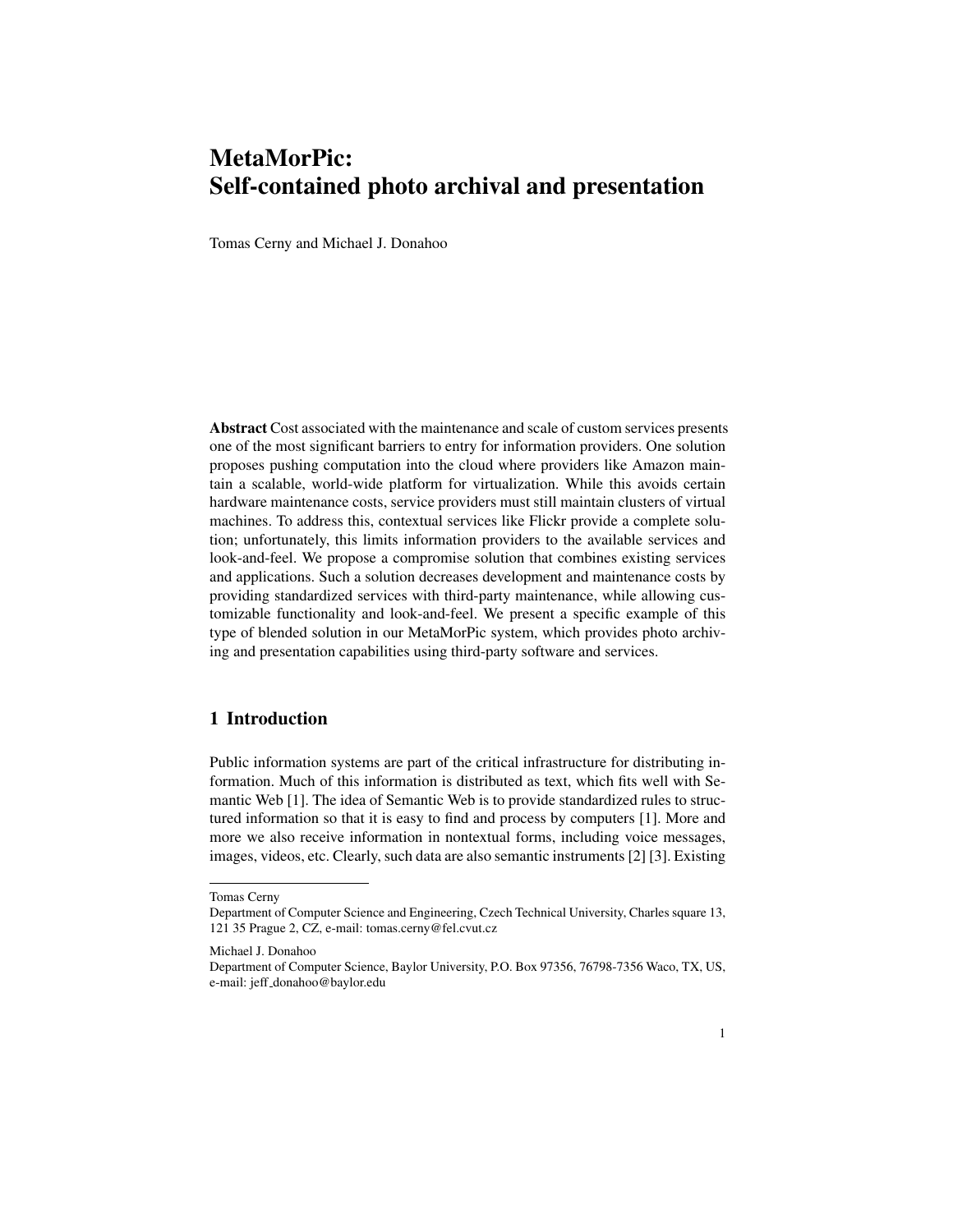technology allows us to associate metadata with images, etc. that extends captured information. Many systems allow the gathering of metadata associated with images [4] [5] [17] [18] [19]. Such metadata should be application independent, which allows us to use images for archival purposes because we can access the metadata many years later without a need of a specific presenting application. The image format JPEG, for example, allows us to keep all the metadata within the image [21], but its integration within systems is partial [17] [18] [19] requiring additional information to be held apart from the image. In addition to its descriptive purpose, multimedia metadata provides searchable, machine-readable access to images similar to that of Semantic Web.

In this paper, we propose a self-contained photo archival and presentation system capable of metadata gathering. Such a system is capable of capturing events, their attendees, and extensive event descriptions in textual form. We store metadata within the image files to avoid application dependence. The images can be seen after many years using different presenting tools, and the semantics can be fully reproduced from just an image and its metadata. We evaluate existing, commonly-used services and applications and provide implementations compatible with existing thirdparty vendors. We develop the application by combining existing services [16] [19] and presentation tools [28] [29] [30] through a light-weight data-interchange format [24]. The application was evaluated in production for a large event, the 2010 ICPC World Finals in China, with nearly 1,000 local event participants and many more remote users, generating significant user load. The evaluation event is popular world wide, accessed by users and media [33] form various countries.

The paper is organized as follows. In Section 2, we introduce existing solutions and their drawbacks. The proposal, strategy for the development, and results are described in Section 3. An example of the use is described in Section 4, followed by conclusions in Section 5.

## 2 Existing Solutions and Drawbacks

Information systems are very popular these days, and multiple vendors provide free, open-source applications and web services. For our work, we look specifically at media presentation and archiving. Existing services provide a varying set of both features and interfaces. We base our media presentations evaluation on its capability to categorize media for selection and how it allows display of metadata to the user. For archiving, we look at storing the media with its metadata, how we supply the metadata and what are the requirements for the installation, maintenance and backup.

We evaluated many static media galleries [28] [29] [30] all of which provide attractive and rich user interfaces that can be customized. Various vendors [16] [18] [19] [20] provide the capability of sharing media where users can upload and organize a gallery, but these systems provide a vendor-specific appearance. We also consider Semantic Web approaches for our goals. In addition to existing system,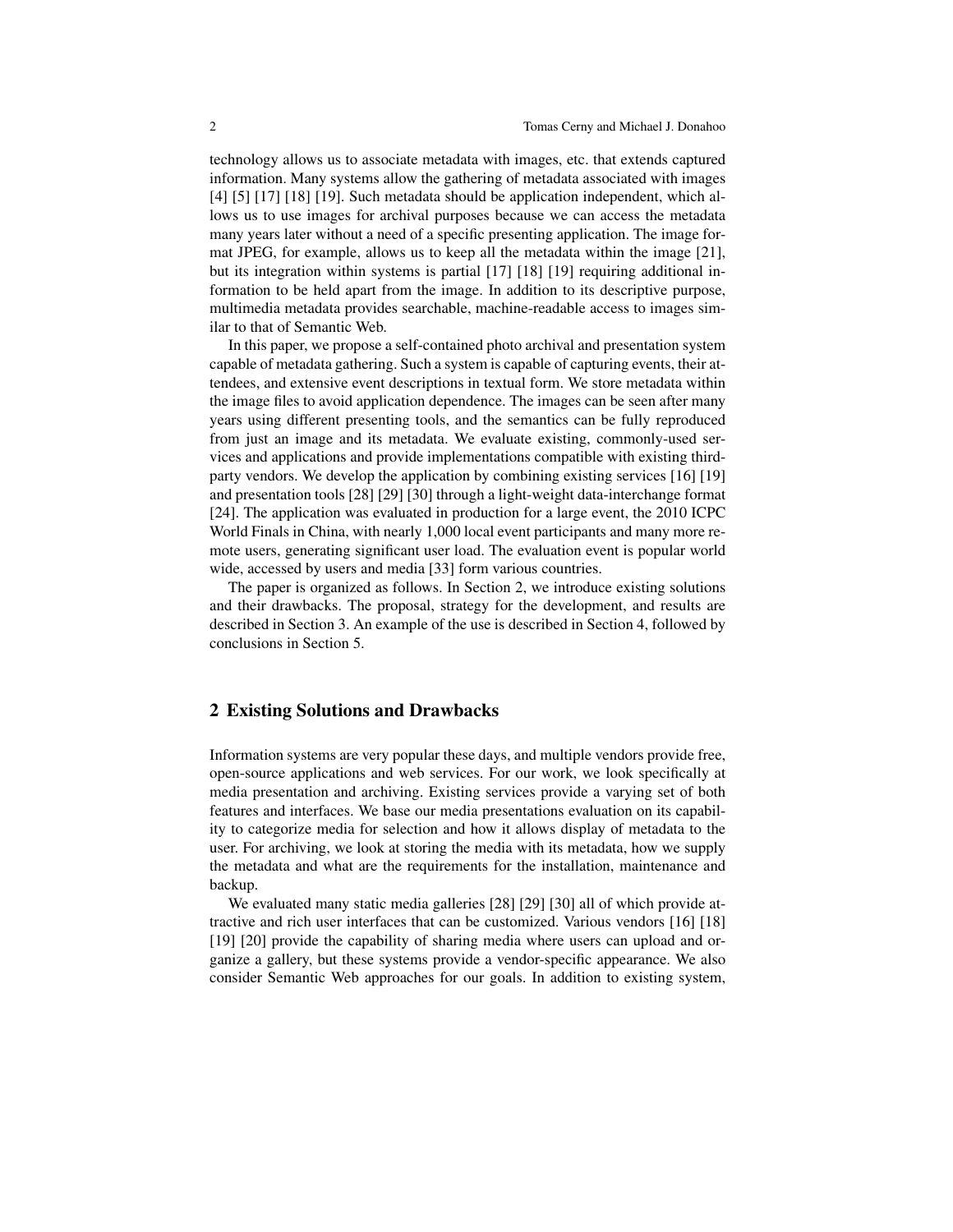there is the option of developing our own system. In this section, we investigate the pros and cons of various options for media presentation and archiving.

## *2.1 Traditional Development Approaches*

The traditional approach of custom application development forces us to manage data persistence ourselves, typically in a relational database. While the developer has the freedom to specify any data schema, systems dealing with photo archiving typically produce similar schemas. Custom persistence solutions also include the onerous task of conducting, storing, and managing backups. Once persistence and backup is in place, the developer must start to design model-view-controller (MVC) [6] type application. Modern enterprise frameworks rely on object oriented design (OOD) [7] and mapping the database schema to the object domain model using some object-relational mapping framework (ORM) [34]. This mapping adds repetitive effort to development because it parallels data schema development. Having ORM in place allows us to define various queries to obtain data we wish to show to the application user. We must deal with functions for the application manager concerned with photograph management. To provide application users with suitable presentation, we must build some display view, most probably for a web browser. Similarly we can provide a potentially faster solution using a standalone application capable of a dialog with the controller over web services.

While this approach provides design freedom, we must deal with an expensive and error-prone development process, test modules, apply backups and spend time on application maintenance. One complicated issue involves application scalability where we might be required to invest in hardware resources without knowing demand. Developing a new application is very time consuming, and we may not get the features and scalability that existing systems already provide because of time constraints and resource limitations.

#### *2.2 Existing Semantic Approaches*

In Section 1, we suggested a relationship with Semantic Web. The research in techniques of image content annotation has long history [9] [10] [11]. We consider PhotoStaff [4] [5], a tool for annotating images on the Semantic Web. Semantic Web uses ontology languages like Resource Description Framework (RDF) [31] and Web Ontology Language (OWL) [32], but research does not address the images with their metadata. PhotoStaff uses metadata embedded in images, extract them and encodes them in RDF/XML. The tool then takes advantage of of the built infrastructure to allow search and navigate.

Although this tool is capable of advanced searches and advantages of Semantic Web, we also find several drawbacks. First, if we rename or shuffle images, we lose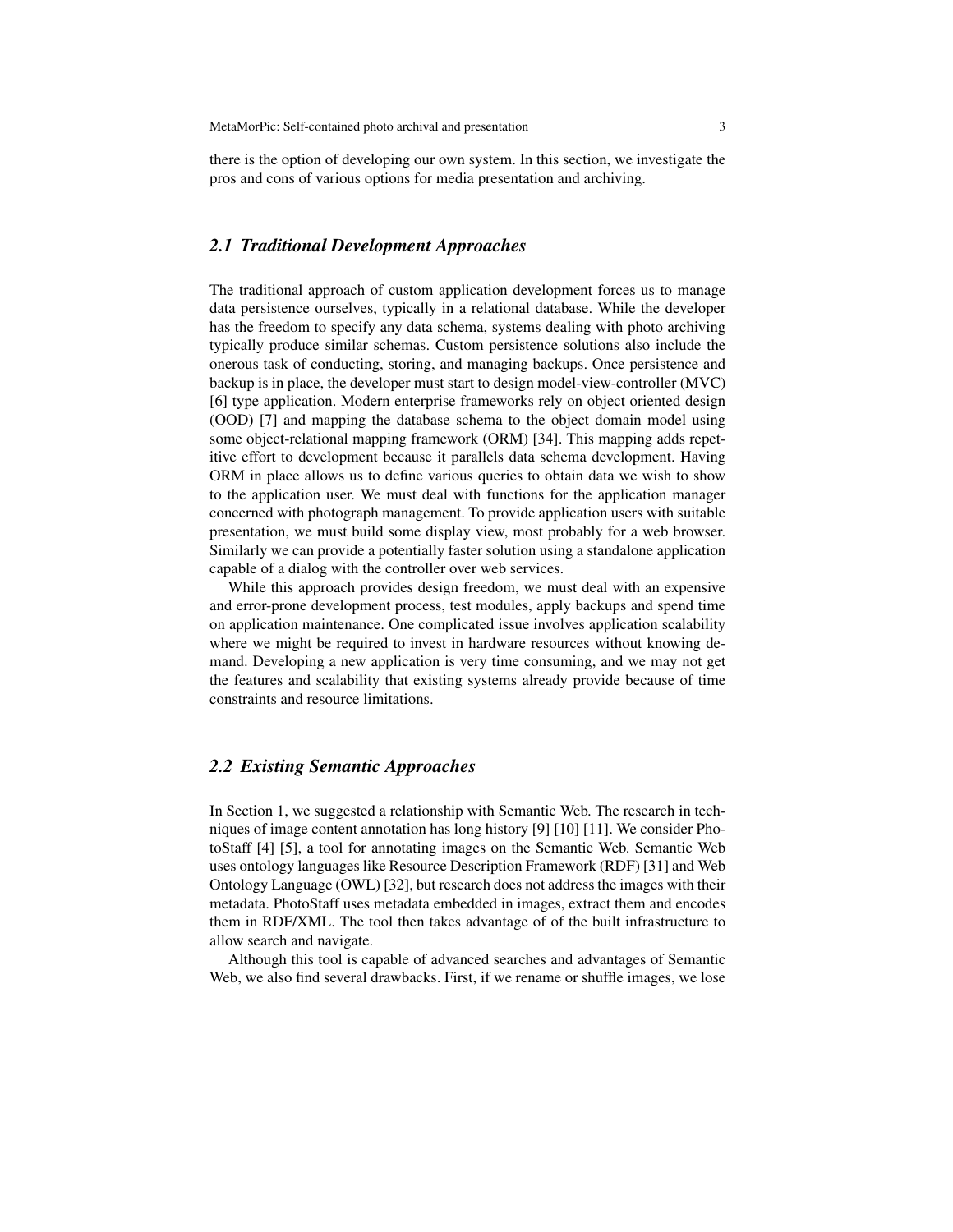the metadata information, although we can partially recover from the image embedded metadata. Second, this approach binds our systems to a specific tool. Third, we do not receive any annotation automation. Finally, this system lacks the features and stability to be used in production [16] [19]. To address these problems, we propose embedding all the metadata into an image, which helps to avoid information loss. From a functional decomposition perspective, we get advantages if the system or data are broken down into units of behavior or information [12] [13] [14]. A solution based on this approach would naturally store image metadata in the image itself, and if an ontology is built, it should be build on the top of the low-level metadata.

## *2.3 Media Sharing Systems*

Media sharing is rapidly growing in popularity on social networks or web galleries to provide access to a variety of consumers. The last few years have witnessed the rapid expansion of the social networking site Facebook [18], and we have seen cutting edge features brought by Google's Picasa [17] and its competitor Yahoo's Flickr [19]. These media sharing applications provide options to manage and organize media and metadata annotation automation. They allow image resizing, cropping, and other modification. These systems utilize media metadata [21] [22] [23] for media specific information (GPS, camera parameters and settings) and for storing a user defined information (keywords). The latest features include face recognition and detection where the application detects similar faces and we tag the set of faces by the person name. This allows us to see all media related to a particular person and detect him/her in other media. These systems provide cutting edge features, and we expect this trend to continue. The advantage of their use is that we receive all the nice features already developed (patented) and the benefit of storage, but we need not be concerned with the database definition, maintenance, and backups. Drawbacks include restricted capability of structuring the gallery, the vendor specific appearance and its binding to the vendor. Existing media sharing systems hide their internal implementation from the developer. The critical services for managing metadata exist as well as the sufficient search capabilities. The key thing for a developer is the production level and scalability.

## *2.4 Existing Media Gallery Presenters*

Plenty of presentation galleries [28] [29] [30] can be found online, where designers provide a sleek user interface attractive to users. These galleries are often available for free and provide just the presentation without connection to any archive. Static media galleries provide just a part of the functionality we need. These are also easy to customize or modify to fit our company expectation providing specific information and references. Many modern elements that make the presentation attractive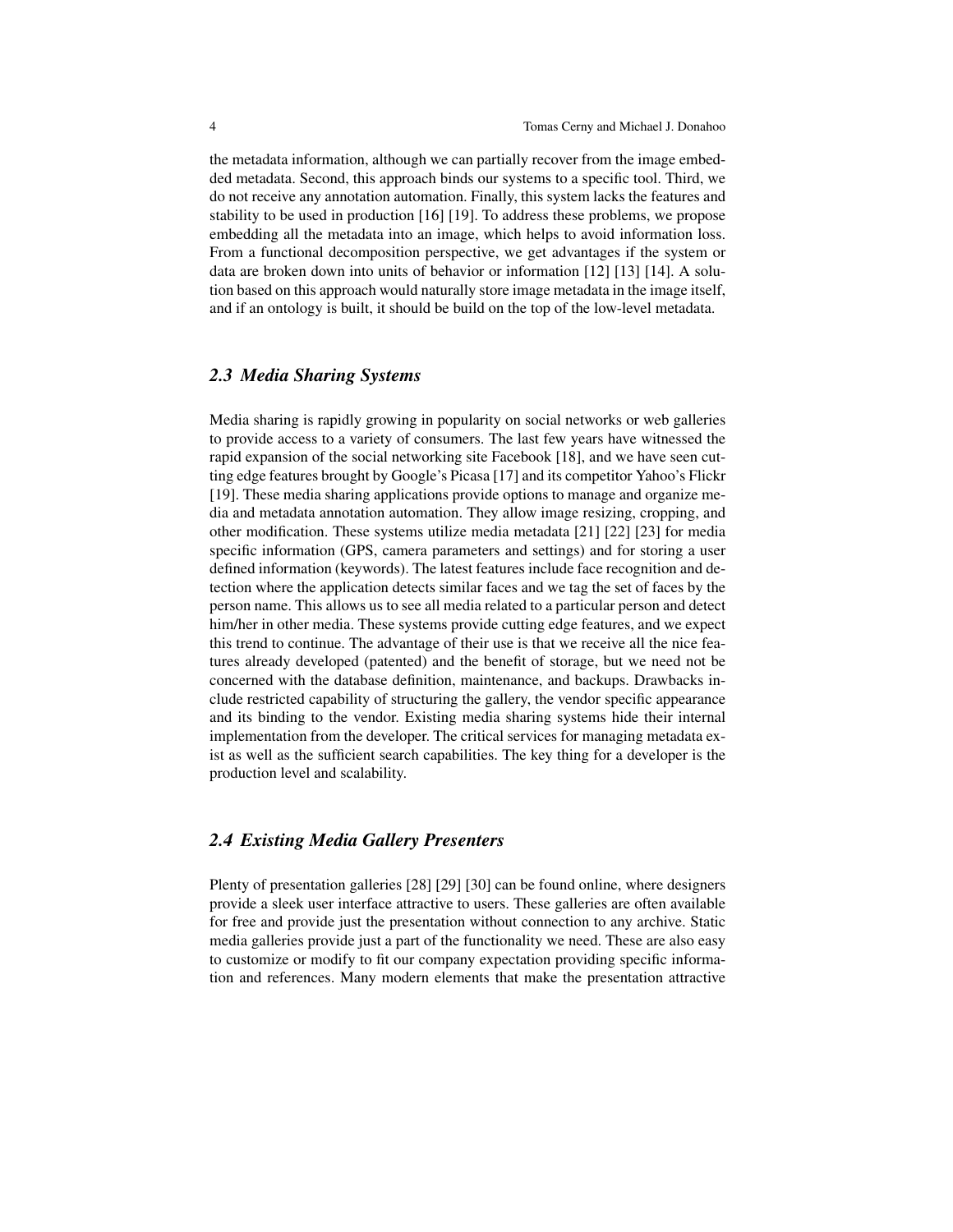static gallery, but we may consider its use in a connection with some photo archive.

#### 3 MetaMorPic Proposal and Implementation

Previously, we introduced existing approaches and applications, summarizing their properties. Here we propose a solution to build a self-contained photo archival and presentation system, MetaMorPic.

The system should archive photographs with metadata describing the context such as who is on the picture, where was it taken, who is the author, what camera was used, what event it contains, or if there is a specific delegation or group captured by the picture. JPEG EXIF [21] and IPTC [22] formats allow us to store metadata directly in the image file. The presentation should have access to entire photo archive as well as search capabilities to select specific categories of people or events. The system should not replicate any of the information for the archival and presenter.

Our approach utilizes the services of existing archival and image presentation services by simply providing the necessary glue code to compose these services. The combination of the existing systems presents many benefits. The main issue we face is that existing applications work on their own; we need to find a connection mechanism to connect them. Some of the systems we introduced in relation to archival capabilities [16] [18] [19] provide an API that allows other programs to integrate their functionality, although often only a functionality subset of the application is available. We use these systems for photo archival and management, and via their API provide the images and metadata to the presentation subsystem. Archival services store and support basic query operations on all galleries. The galleries should be nalurally structured to smaller sets of photos to perform the queries on. Presentation is covered by static media galleries [28] [29] [30], but we need to modify their static behavior.

By using the existing archival and presentations systems, we reduced the development efforts to the connection layer. The connection layer may either be implemented as a server-side application (i.e., using Java, PHP, .NET, etc.) or on the client-side (i.e., using JavaScript, Flash, etc.) [8]. The first option provides simplification for the development but adds the requirement to host the connection layer application at some server, requiring both maintenance and hardware costs. The client-side connection layer might be more challenging from the development perspective but simplifies the hosting requirements to a static web location with no need of a server-side interpreter engine. The second solution has advantages for the practical use.

Among the presentation applications, we choose Galleriffic [28], which is a jQuery plug-in for rendering rich, fast-performing photo galleries. It provides suffi-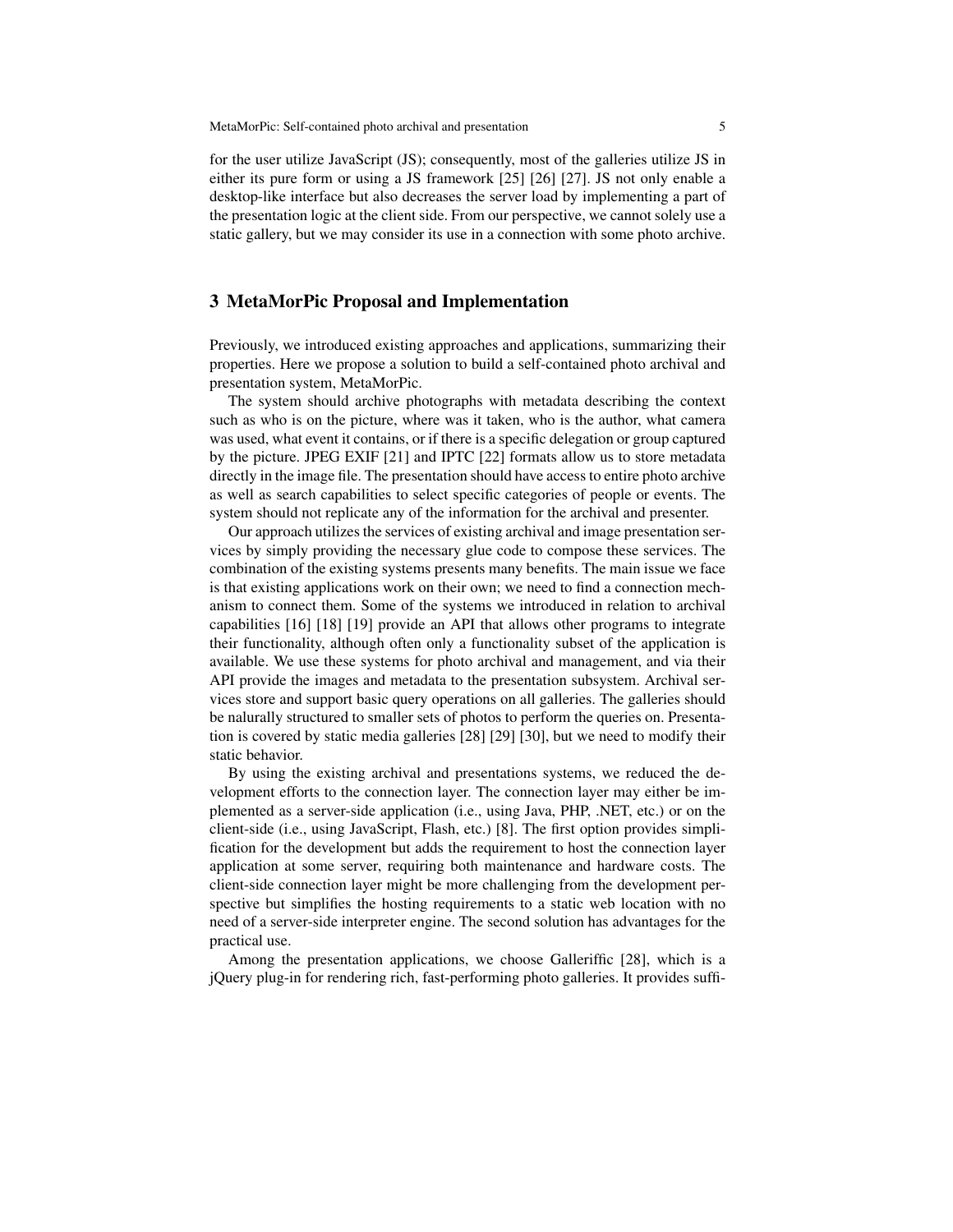

Fig. 1 Deployment of MetaMorPic

cient documentation for its modification and allows us to customize the appearance. Next we need to connect the client-side presentation to the archive. Specifically, we want a lightweight, data-interchange format that is supported by both client and server side so we adopt JavaScript Object Notation (JSON) [24]. This notation is well supported by the archive API's and jQuery.

For the user domain, there is a need of media categorization. Such a generic categorization is not provided by any of the archival. The solution is to define a metadata name-space for the structure we expect and use archival search capability to search over such an name-space. The archival embeds the metadata in each media [21] [22] [23], which has the advantage that exports of the media contains the metadata. If we export all our galleries to another system, the metadata will be preserved. Currently, most systems do not include facial recognition data in the image metadata. In addition, most image archival services do not share this information. But since we can read this position out of the original archival application, we provide a Perl script<sup>1</sup> for porting external information to image metadata. This allows us to preserve all metadata and provide it also to the presentation subsystem. Second we encode the facial information in such a way that indexing system cannot detect this information by indexing our application to provide privacy. Besides the Picasa Web and Flickr compatibility, we also built a JSP-based archive capable of media storage and JSON

<sup>&</sup>lt;sup>1</sup> In addition we work on a Java based Picasa desktop plugin which would allow to simplify the metadata port.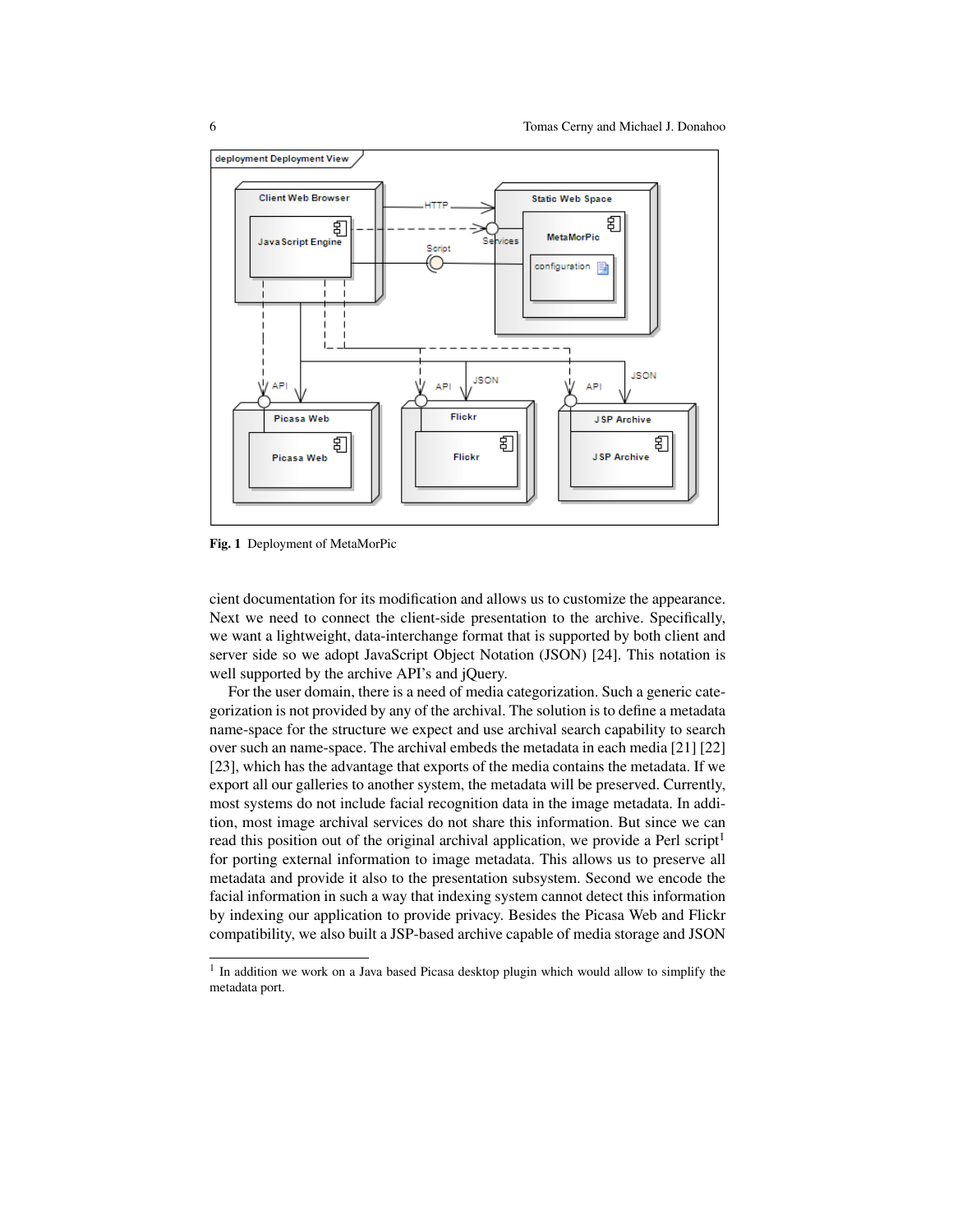services. Since our media contains all metadata, we can switch the archives with no compatibility issues. The application structure is shown by Fig. 1.

MetaMorPic [15] is an application built on the top of existing infrastructure provided by third-parties. We reduce the development effort to the connection layer to make the presentation provided by Galleriffic compatible with media archives Picasa Web, Flickr, or our own custom JSP Archive. The MetaMorPic web application contains all of its logic at the client-side, which speeds up the application reaction time. The logic is built to provide the user with pay-as-you-go experience so only a small media page is provided by prefetching and the rest of the media pages are loaded on demand. Every modern web browser with enabled JavaScript can display our application. The scalability of the application is moved to the archival provider (Picasa Web, Flickr), which is generally better than what individuals can provide. This pushes the maintenance and backup responsibility to the archival provider. Using MetaMorPic does not require installation of any specialized software; instead, it simply needs a static web location for the MetaMorPic client-side code and a Picasa Web/Flickr account. Managers of Picasa Web may also gain from the use of standalone Picasa photo editing software [17] that allows the user to manage and organize the content and synchronize it with the web archive. MetaMorPic is shown in Fig. 2.

### 4 Example Use

To evaluate MetaMorPic, we deployed it at the 2010 ACM-ICPC World Finals in Harbin, China. This competition hosted nearly 1,000 participants with five pho-



Fig. 2 MetaMorPic in producation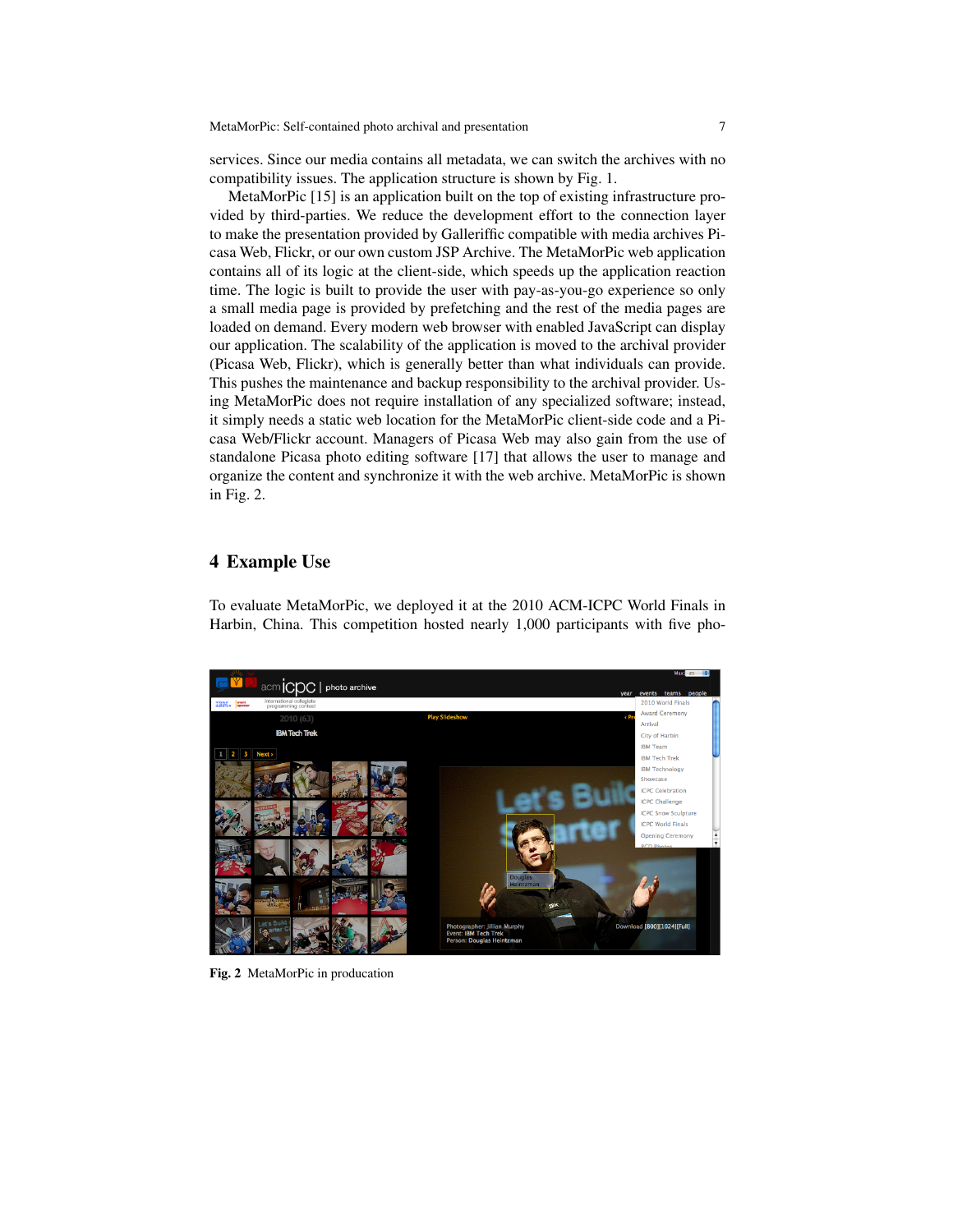tographers and numerous events [15] [33]. For the past few years, the media team established a process for the competition media archiving and presentation. A proprietary system was used, and the management work was tedious, mostly because every face had to be identified manually, images resized and the system did not support all management features.

Every photograph goes normally through correction and metadata tagging. We keep camera information (flash, lens, camera type, GPS), author and classification of the image. For this event, we archive who is in the image (along with face position), what event and, if applicable, which university team. With MetaMorPic, we automate the process and greatly simplify the work of the media team. The benefit is that the media team can use the Picasa's desktop photo editing software. A manager can simply tag one face, and the Picasa desktop auto-recognizes the person in the galleries.

A standard web server in Texas at Baylor University currently serves the static web page implementing the presentation aspect of MetaMorPic for ACM-ICPC. Google's cloud provides the web services and hosts the images. We have evaluated the application responsiveness and interaction on multiple web browsers in the USA, Canada, China, and the Czech Republic.

## 5 Conclusion

To build a production-level information system based on images and enhanced with metadata is a challenging task. Recent research in the area is moving toward the use of Semantic Web, but there are difficulties with respect to development and archival. Our proposal provides a modern approach to application development, which leverages recent advances in services while minimizing complexity and cost. Rather than building a brand new application, we propose using services provided by a third party and focus only on specifics we expect from the application. We have proposed and implemented a self-contained photo archival and presentation application called MetaMorPic. This application combines multiple services to provide many advantages of the final system and a great user experience in form of client-side web application. Our application is build on the top of the jQuery plug-in Gallerific for presentation, readily available services for archiving and searching such as Picasa Web and Flickr, and a metadata managing desktop application (i.e., Picasa). Our application does not require any server-side interpreting, just static web space. Finally, we evaluated the application in production with positive feedback from its users and managers.

Potential future work includes building a MetaMorPic plugin to Picasa desktop to simplify metadata propagation. For advertisement of the galleries, we plan to provide a virtual tour for selected photos from the competition. As there exists multiple conferences/competitions for our target organization, we plan to extend MetaMor-Pic functionality so it would dynamically load a gallery based on the URL GET parameter specifying the gallery name. This allows keeping a central access point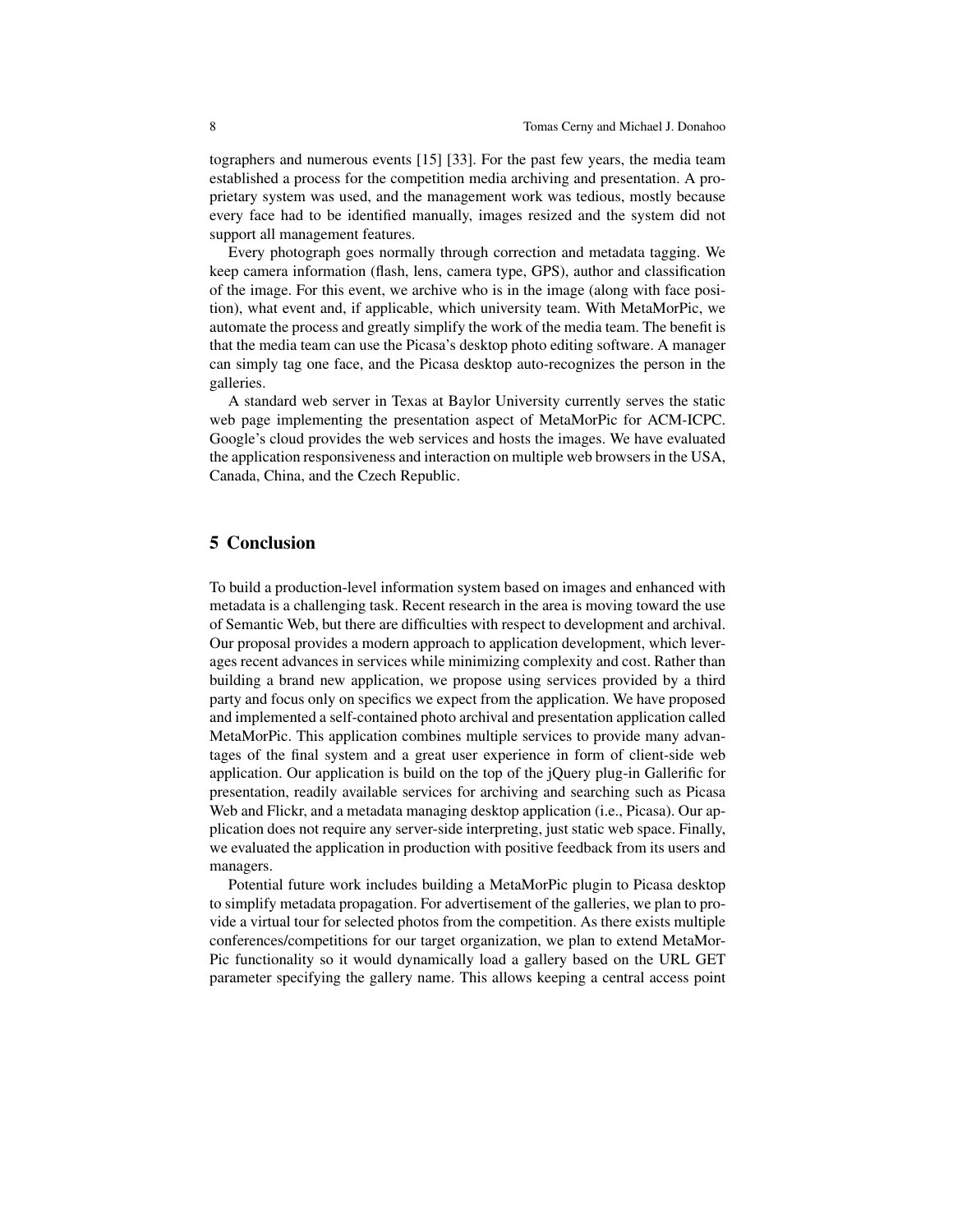MetaMorPic: Self-contained photo archival and presentation 9

and naturally scaling in terms of the gallery management. In case of the ACM-ICPC this allows to put the responsibility of archiving on the regional contest managers and keep the presentation accessible from the main web page. Finally, we plan to mesh it with other network services such as Facebook, blogs, Google maps, etc.

Acknowledgements We would like to thank Aaron Kelley for the JSP Archive development and Hans Domjan, the ICPC Photo Management Director, for his feedback and suggestions. Our thanks goes to the ACM-ICPC for supporting this project.

#### References

- 1. Phil Cross, Libby Miller, Sean Palmer (2001), Using RDF to annotate the (semantic) web, http://ilrt.org/discovery/2001/07/KCAP-ann
- 2. Confucius
- http://en.wikipedia.org/wiki/A<sub>-</sub>picture<sub>-is-worth-a-thousand-words</sub>
- 3. Jun Zhao, Graham Klyne, and David Shotton (2008), Building a Semantic Web Image Repository for Biological Research Images, Department of Zoology, University of Oxford, 5th European Semantic Web Conference
- 4. Christian Halaschek-Wiener, Jennifer Golbeck, Andrew Schain, Michael Grove, Bijan Parsia, James A. Hendler (November 2005), PhotoStuff An Image Annotation Tool for the Semantic Web, Yolanda Gil, Enrico Motta, V. Richard Benjamins, Mark A. Musen (Ed.), Posters 4th International Semantic Web Conference, Galway, Ireland.
- 5. Christian Halaschek-Wiener, Jennifer Golbeck, Andrew Schain, Michael Grove, Bijan Parsia, and Jim Hendler (2006), Annotation and Provenance Tracking in Semantic Web Photo Libraries, University of Maryland, Springer-Verlag Berlin Heidelberg
- 6. Gamma Erich; Richard Helm, Ralph Johnson, John M. Vlissides (1995), Design Patterns: Elements of Reusable Object-Oriented Software. Addison-Wesley. pp. 395. ISBN 0201633612.
- 7. Larman, C. (2004), Applying UML and Patterns: an Introduction to Object-Oriented Analysis and Design and Iterative Development (3rd Edition). Prentice Hall PTR. ISBN:0131489062.
- 8. Fowler, M. (2002), Patterns of Enterprise Application Architecture. Addison-Wesley Longman Publishing Co., Inc. ISBN:0321127420
- 9. Dupplaw, D., Dasmahapatra, S., Hu, B., Lewis, P., and Shadbolt, N. Multimedia (November 2004), Distributed Knowledge Management in MIAKT. ISWC 2004 Workshop on Knowledge Markup and Semantic Annotation. Hiroshima, Japan
- 10. Addis, M., Boniface, M., Goodall, S., Grimwood, P., Kim, S., Lewis, P., Martinez, K. and Stevenson (2003), A. SCULPTEUR: Towards a New Paradigm for Multimedia Museum Information Handling. Second International Semantic Web Conference 582-596
- 11. Hollink, L., Schreiber, G., Wielemaker J., and Wielinga. B. (2003), Semantic Annotation of Image Collections. Knowledge Capture - Knowledge Markup & Semantic Annotation Workshop
- 12. Parnas D. L. (1978), Designing Software for Extension and Contraction, in proc. 3rd International Conference on Software Engineering, pp. 264-277.
- 13. Parnas D. L. (1974), On a 'Buzzword': Hierarchical Structure, in proc. IFIP Congress 74, pp. 336-339.
- 14. Parnas D. L. (1972), On the Criteria to be Used in decomposing Systems into Modules, in Communications of the ACM, vol. 15(2).
- 15. MetaMorPic: Self-contained photo archival and presentation, (Cited 2010) http://cm.baylor.edu/gallery/MetaMorPic.html
- 16. Google Picasa Web Album photo sharing application, (Cited 2010) http://picasaweb.google.com